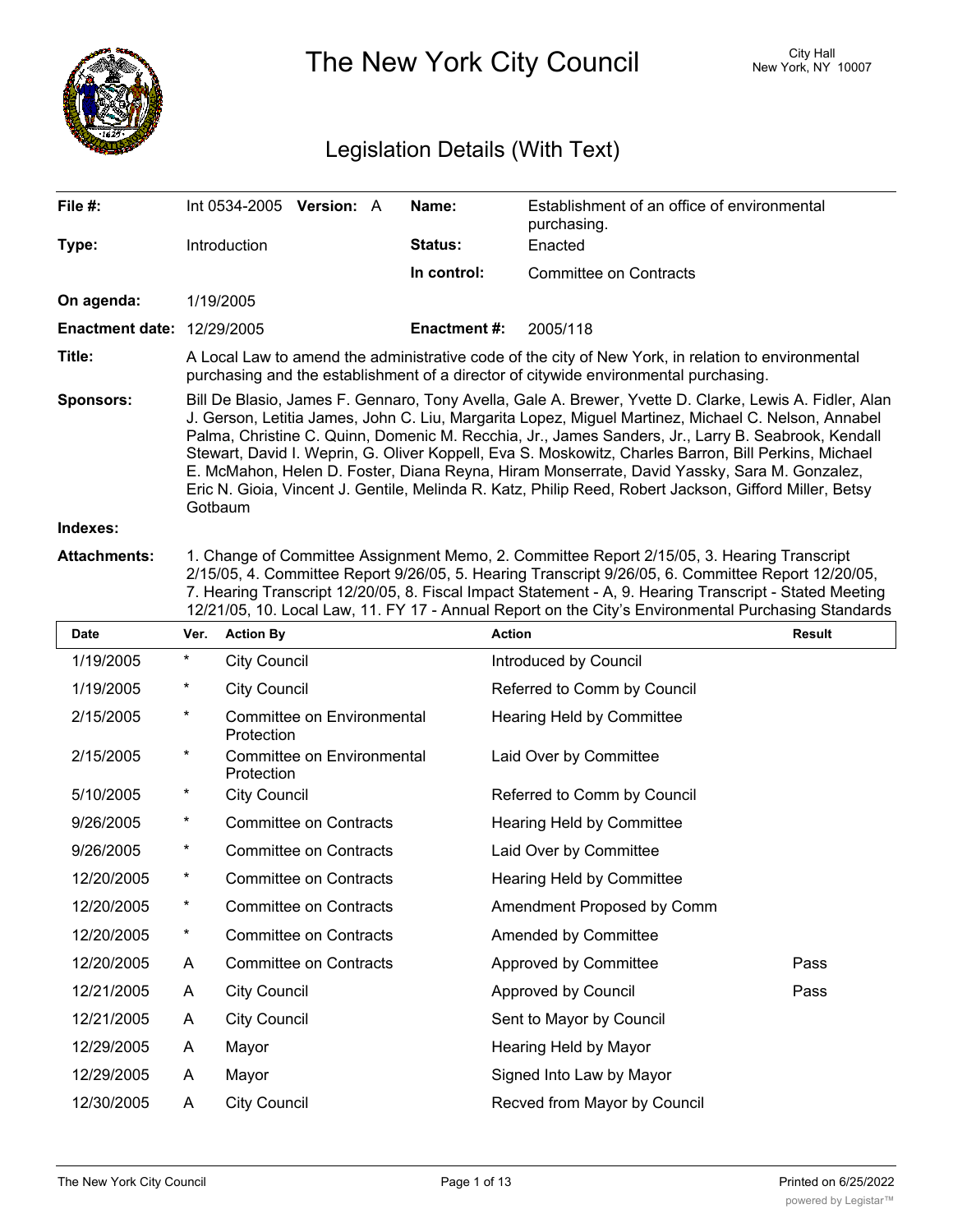### Int. No. 534-A

By Council Members DeBlasio, Gennaro, Avella, Brewer, Clarke, Fidler, Gerson, James, Liu, Lopez, Martinez, Nelson, Palma, Quinn, Recchia Jr., Sanders Jr., Seabrook, Stewart, Weprin, Koppell, Moskowitz, Barron, Perkins, McMahon, Foster, Reyna, Monserrate, Yassky, Gonzalez, Gioia, Gentile, Katz, Reed, Jackson, The Speaker (Council Member Miller) and The Public Advocate (Ms. Gotbaum)

A Local Law to amend the administrative code of the city of New York, in relation to environmental purchasing and the establishment of a director of citywide environmental purchasing.

## Be it enacted by the Council as follows:

Section 1. Statement of findings and purpose. In almost every category of goods, there are some products that are environmentally preferable to others. In many instances, there is little or no additional cost associated with the environmentally preferable option. For example, there is little cost difference between paper with no recycled content and paper with thirty percent post-consumer recycled content. Similarly, environmentally preferable indoor paints are readily available from all major paint manufacturers.

Many levels of government have established environmental purchasing programs. The federal government, for example, requires all federal agencies, subject to price and other considerations, to purchase goods with a minimum percentage of recovered material according to guidelines developed by the United States Environmental Protection Agency. In addition, federal agencies are required by Executive Order 13101 and the Federal Acquisition Regulation to assess and give preference to those products and services that are environmentally preferable. States such as California, Massachusetts, Michigan, Minnesota, Ohio and Pennsylvania have also developed extensive environmental procurement programs, as have many local governments. Environmental purchasing programs take into account numerous factors, including the production of waste, energy and water use, greenhouse gas emissions, indoor air quality, recycled and reused content and the presence of hazardous substances.

The Council finds that the purchase of environmentally preferable products will protect the environment by reducing the City's energy consumption, air pollution, hazardous releases and water use. Accordingly, the Council declares it is reasonable and necessary to require the establishment of a citywide director of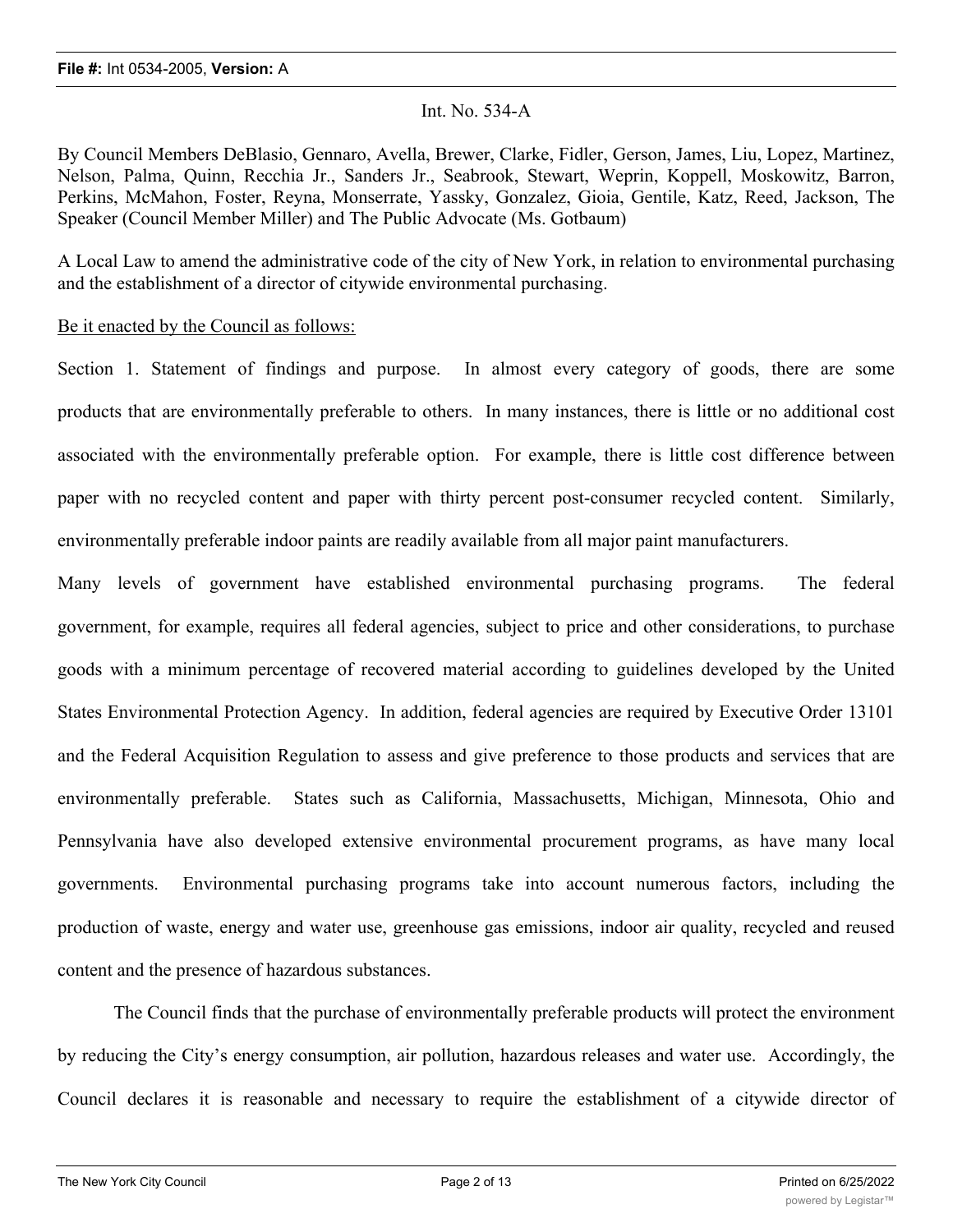environmental purchasing.

§2. The administrative code of the city of New York is amended by adding a new chapter 3 to title 6 to read as follows:

### **CHAPTER 3**

### **ENVIRONMENTAL PURCHASING**

### **SUBCHAPTER 1**

### **GENERAL PROVISIONS**

**§6-301 Definitions.**

- **§6-302 Applicability.**
- **§6-303 Exemptions and waivers.**

§6-301 **Definitions.** a. For the purposes of this chapter only, the following terms shall have the following meaning:

(1) "Agricultural wastes" means materials that remain after the harvesting or production of annual crops, including but not limited to rice, flax, wheat and rye.

(2) "Architectural coatings" means any coating to be applied to stationary structures and their appurtenances at the site of installation, to portable buildings at the site of installation, to pavements, or to curbs. This term shall not include the following: marine-based paints and coatings; coatings or materials to be applied to metal structures, such as bridges; or coatings or materials labeled and formulated for application in roadway maintenance activities.

(3) "Capital project" means a capital project as defined in section 210 of the charter that is paid for in whole or in part from the city treasury.

- (4) "Carpet" means any fabric used as a floor covering, but such term shall not include artificial turf.
- (5) "Carpet adhesive" means any substance used to adhere carpet to a floor by surface attachment.
- (6) "Carpet cushion" means any kind of material placed under carpet to provide softness when it is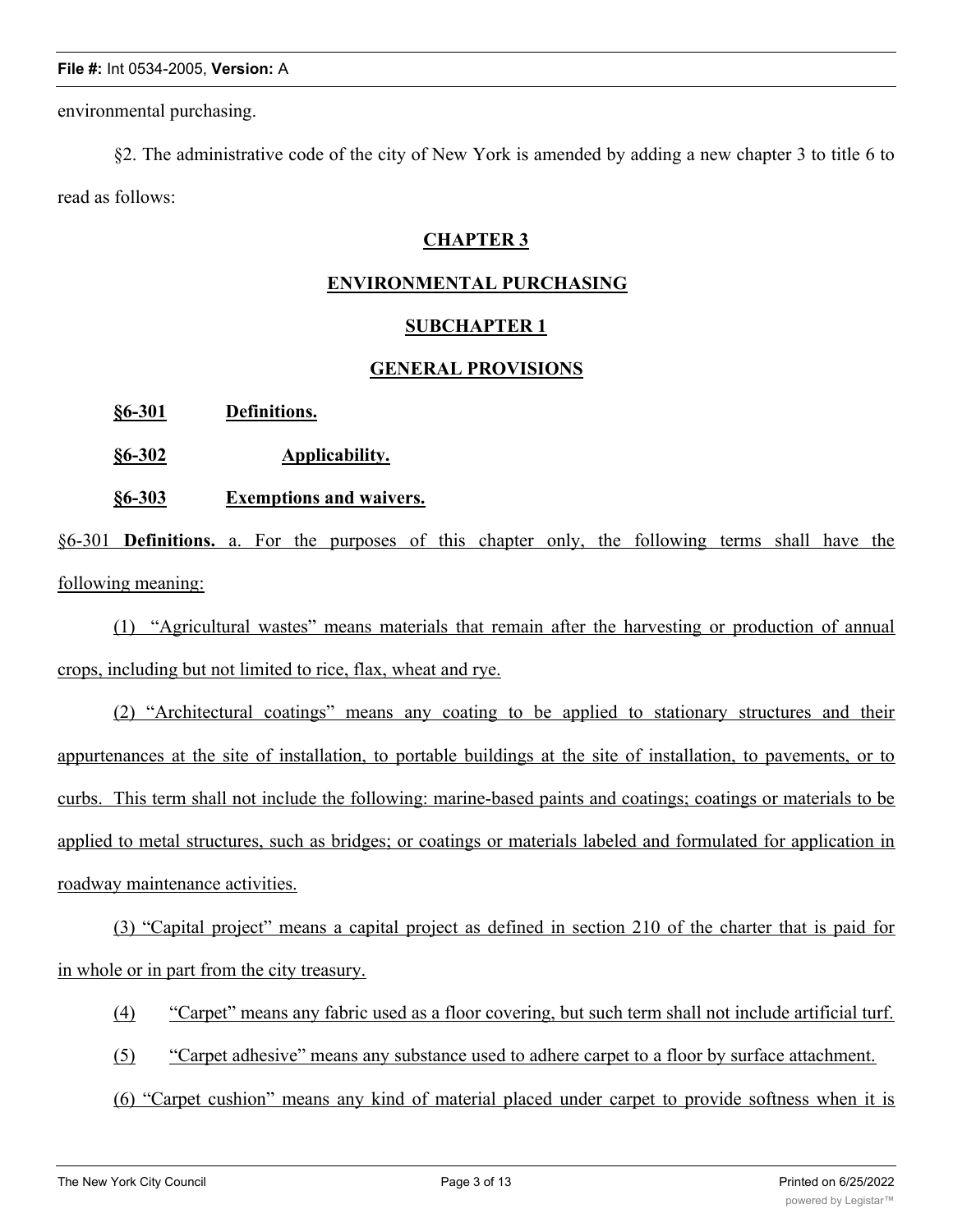walked upon.

(7) "Cathode ray tube" means any vacuum tube, typically found in computer monitors, televisions and oscilloscopes, in which a beam of electrons is projected on a phosphorescent screen.

(8) "City's environmental purchasing standards" or "city environmental purchasing standard" means any standards set forth in this chapter and any directives, guidelines or rules promulgated by the director.

(9) "Composite wood or agrifiber products" means plywood, particleboard, chipboard, medium density fiberboard, standard fiberboard, orient strand board, glu-lams, wheatboard or strawboard.

(10) "Construction work" means any work or operations necessary or incidental to the erection, demolition, assembling or alteration of any building, but such term shall not include minor repairs.

(11) "Contractor" means any person or entity that enters into a contract with any agency, or any person or entity that enters into an agreement with such person or entity, to perform work or provide labor or services related to such contract.

(12) "Copier" means any device that makes paper copies of text or graphic material.

(13) "Covered electronic device" means: (i) any cathode ray tube, any product containing a cathode ray tube, any liquid crystal display (LCD), plasma screen or other flat panel television or computer monitor or similar video display product, any battery containing lead, cadmium, lithium or silver, any computer central processing unit that contains one or more circuit boards and includes any desktop computer or any laptop computer, any computer peripherals including, but not limited to, any keyboard, mouse and other pointing device, printer, scanner, facsimile machine and card reader, and any copier, but not including any automobile, household appliance, large piece of commercial or industrial equipment containing a cathode ray tube, a cathode ray tube product, a flat panel display or similar video display device that is contained within, and is not separate from, the larger piece of equipment, or any device used by emergency response personnel; or (ii) any other electronic device designated by the director.

(14) "CPG" means the Comprehensive Procurement Guideline for Products Containing Recovered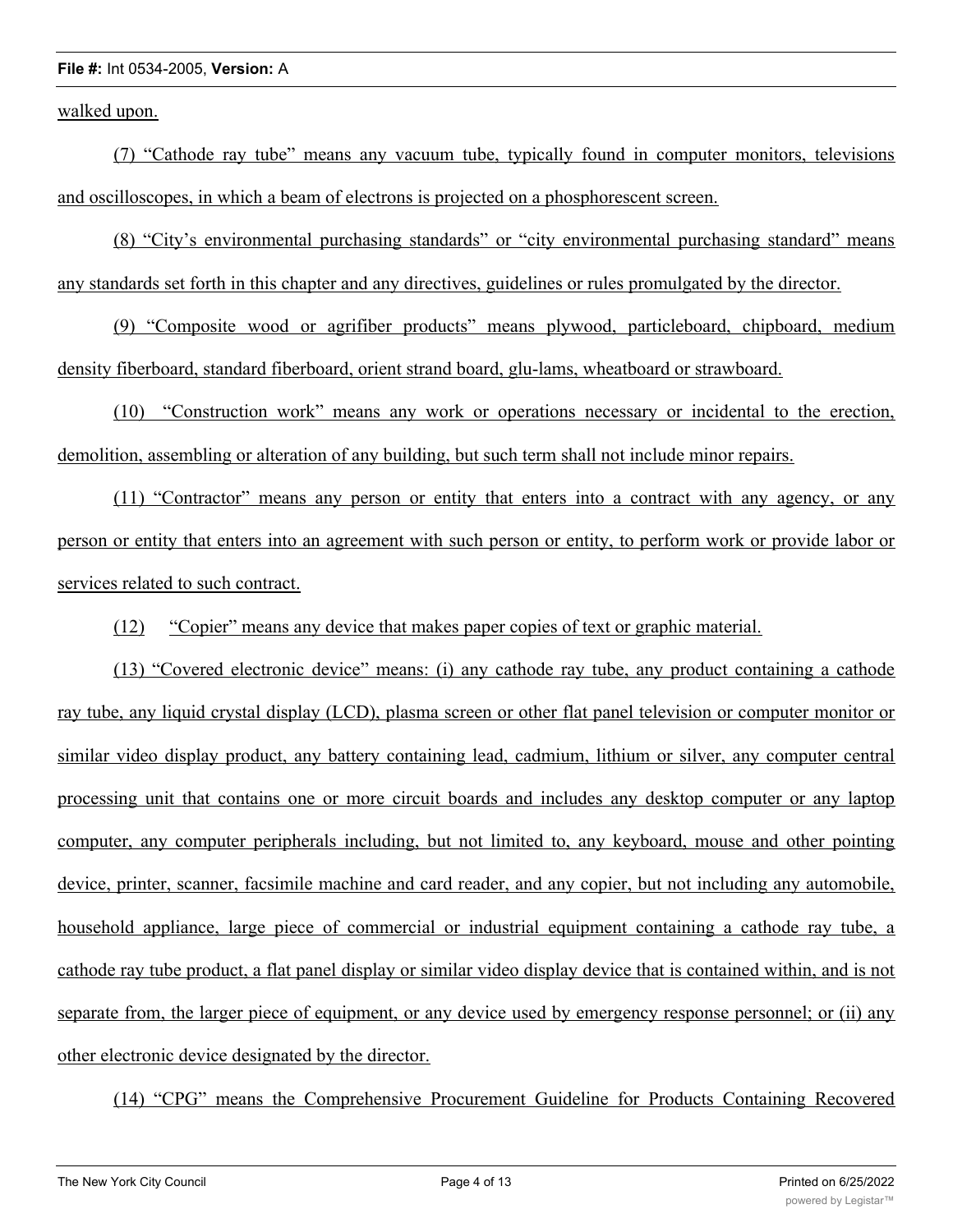Materials, as set forth in part 247 of title 40 of the United States code of federal regulations.

(15) "Desktop computer" means any personal computer or workstation designed to operate only on alternating current power and to reside on or under a desktop.

(16) "Desktop-derived server" means any computer designed to provide services to other computers on a network and that contains an EPS12V or EPS1U form factor power supply.

(17) "Director" means the director of citywide environmental purchasing.

(18) "Electronic product environmental assessment tool" means a tool for evaluating the environmental performance of electronic products throughout their life cycle developed by the federal government and other stakeholders.

(19) "End-of-life management" means promoting the recycling or reuse of a product through features of the product or materials from which the product is manufactured.

(20) "ENERGY STAR labeled" means a designation indicating that a product meets the energy efficiency standards set forth by the United States environmental protection agency and the United States department of energy for compliance with the ENERGY STAR program.

(21) "Flow rate" means the volume, mass, or weight of water flowing past a given point per unit of time.

(22) "Green cleaning product" means any environmentally preferable cleaning product whose use has been determined to be feasible through the pilot program established pursuant to the local law that added subchapter 6 of this chapter or through any other testing and evaluation conducted by the director.

(23) "Hazardous substance" means any substance that, because of its quantity, concentration, or physical or chemical characteristics, poses a significant present or potential hazard to human health and safety or to the environment if released into the workplace or the environment.

(24) "Incandescent lamp" means any lamp in which a filament is heated to incandescence by an electric current to produce visible light.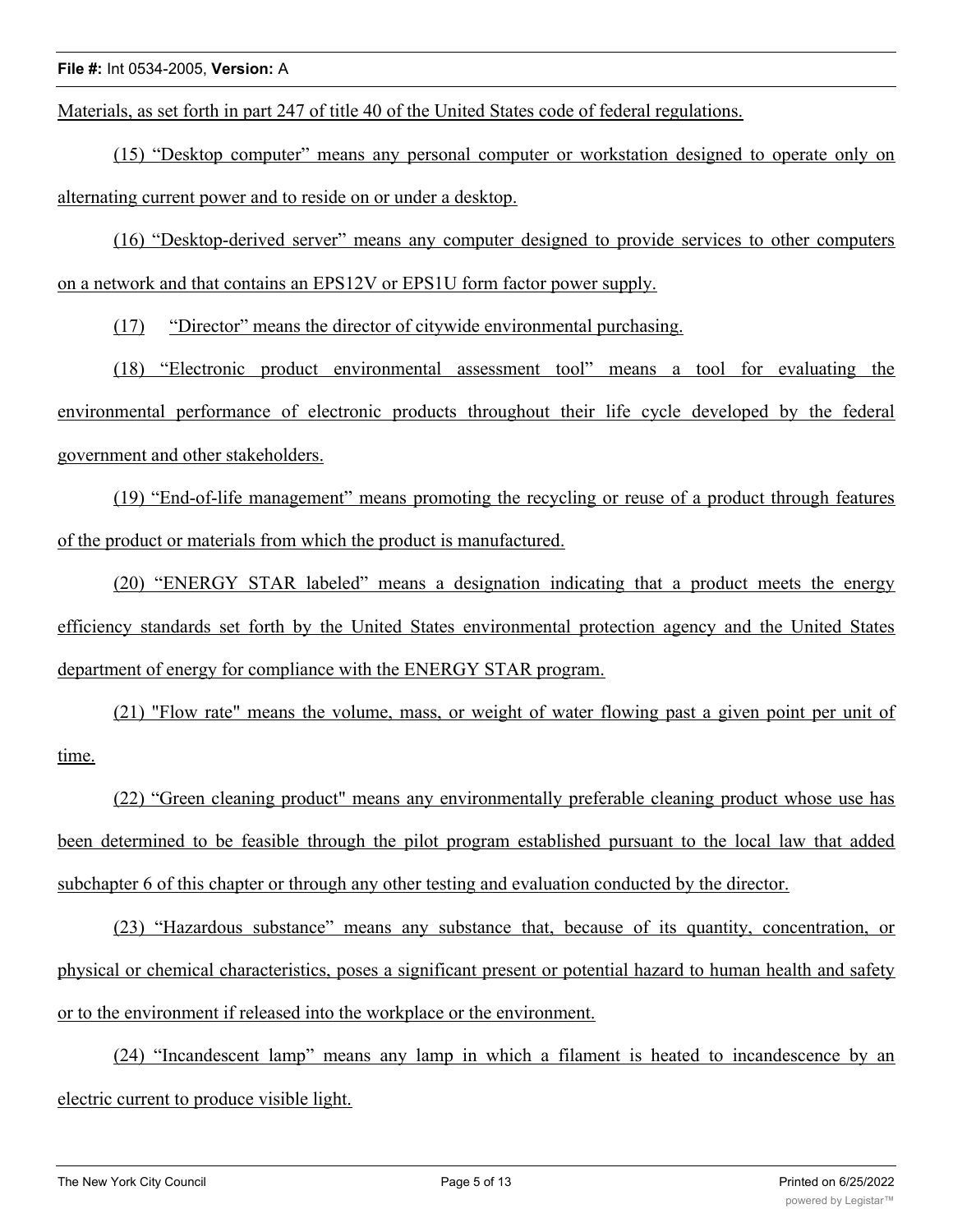(25) "Lamp" means any glass envelope with a gas, coating, or filament that produces visible light when electricity is applied, but such term shall not include automotive light bulbs.

(26) "Local area network" means any two or more computers and associated devices that share a common communications line or wireless link and typically share the resources of a single processor or server within a small geographic area.

(27) "Minor repairs" means replacement of any part of a building for which a permit issued by the department of buildings is not required by law, where the purpose and effect of such work or replacement is to correct any deterioration or decay of or damage to such building or any part thereof and to restore same, as nearly as may be practicable, to its condition prior to the occurrence of such deterioration, decay or damage.

(28) "Persistent, bioaccumulative and toxic chemicals" means those chemicals that are toxic to living organisms, persist in the environment and build up in the food chain. This definition shall include any substance on the United States environmental protection agency's list of priority chemicals published under the national partnership for environmental priorities, as well as hexavalent chromium, polybrominated biphenyls and polybrominated diphenyl ethers.

(29) "Postconsumer material" means a material or finished product that has served its intended use and has been diverted or recovered from waste destined for disposal, having completed its life as a consumer item. Postconsumer material is a part of the broader category of recovered materials*.*

(30) "Power supply" means any device intended to convert line voltage alternating current to one or more lower voltages of direct current.

(31) "Printer" means any device that prints the text or graphics output of a computer onto paper.

(32) "Reasonably competitive" means at a cost not exceeding that permissible under section 104-a of the general municipal law.

(33) "Recovered material" means waste materials and byproducts which have been recovered or diverted from solid waste, but such term does not include those materials and byproducts generated from, and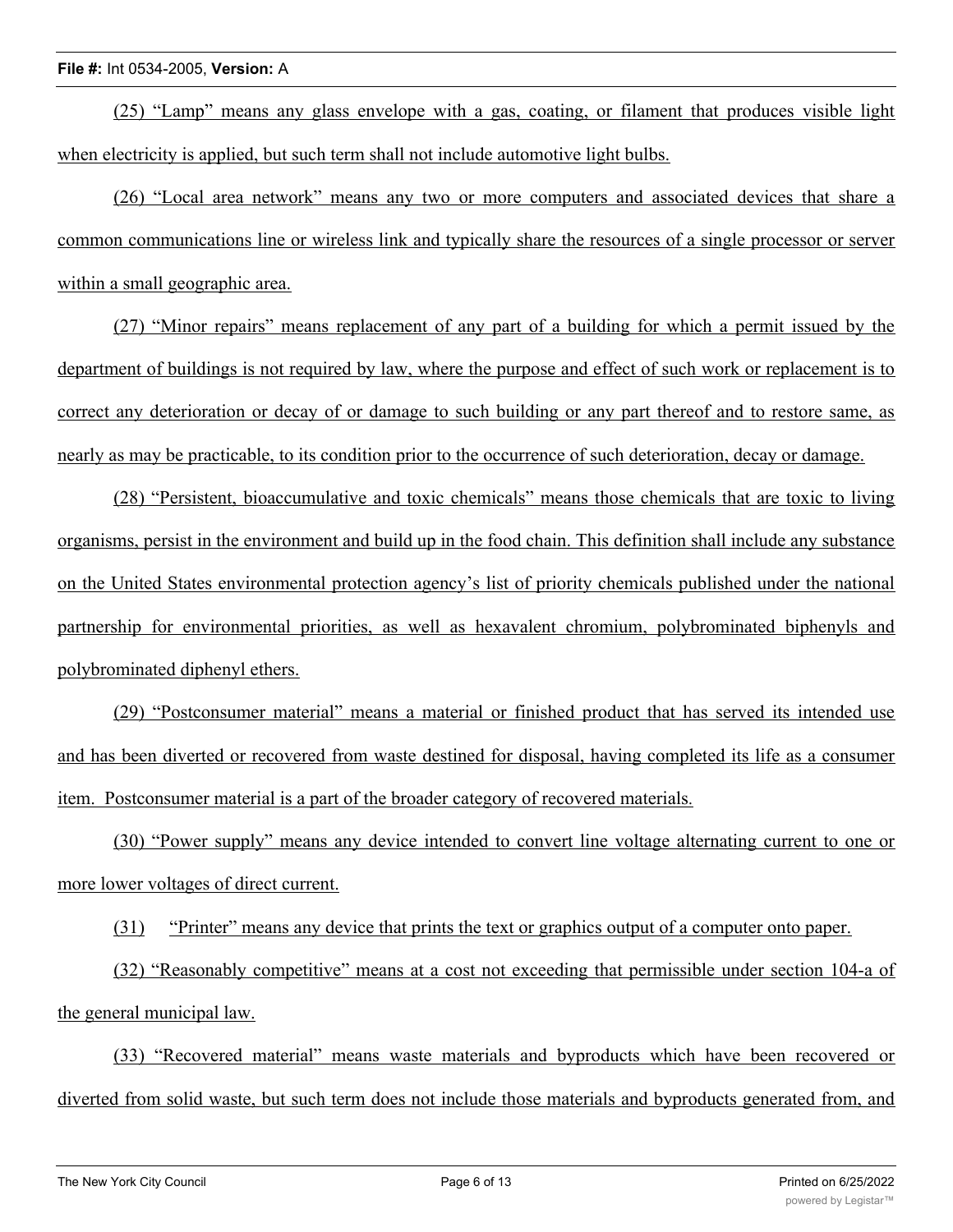commonly reused within, an original manufacturing process. For purposes of purchasing paper and paper products, "recovered material" includes "post-consumer recovered paper" and "recovered materials, for purposes of purchasing paper and paper products", as those terms are defined in the CPG.

(34) "Recycled product" shall mean recycled product as defined in section 104-a of the general municipal law.

(35) "Volatile organic compound" means any compound of carbon, excluding carbon monoxide, carbon dioxide, carbonic acid, metallic carbides or carbonates, and ammonium carbonate, which participates in atmospheric photochemical reactions, as specified in part 51.100 of chapter 40 of the United States code of federal regulations.

§6-302 **Applicability.** a. Except where otherwise provided, the provisions of this chapter shall apply to any product:

(1) purchased or leased by any agency;

(2) purchased or leased by any contractor pursuant to any contract with any agency where the director has designated such contract as one subject to this chapter in whole or in part; or

(3) purchased or leased by any contractor pursuant to any contract with any agency for construction work in any building; provided that this paragraph shall only require that such contractors meet the requirements of subdivisions a, b and c of section 6-313 and subdivisions a and b of section 6-306 of this chapter. Notwithstanding the foregoing, except when otherwise determined by the director, this paragraph shall not apply to any such contract:

(i) subject to green building standards pursuant to subdivision b of section 224.1 of the charter;

(ii) subject to energy efficiency standards pursuant to subdivision c of section 224.1 of the charter; provided, however, that this exception shall only apply to the purchase of energy using products and to the extent the purchase or lease of any such products is necessary for compliance with such subdivision;

(iii) subject to water efficiency standards pursuant to subdivision d of section 224.1 of the charter;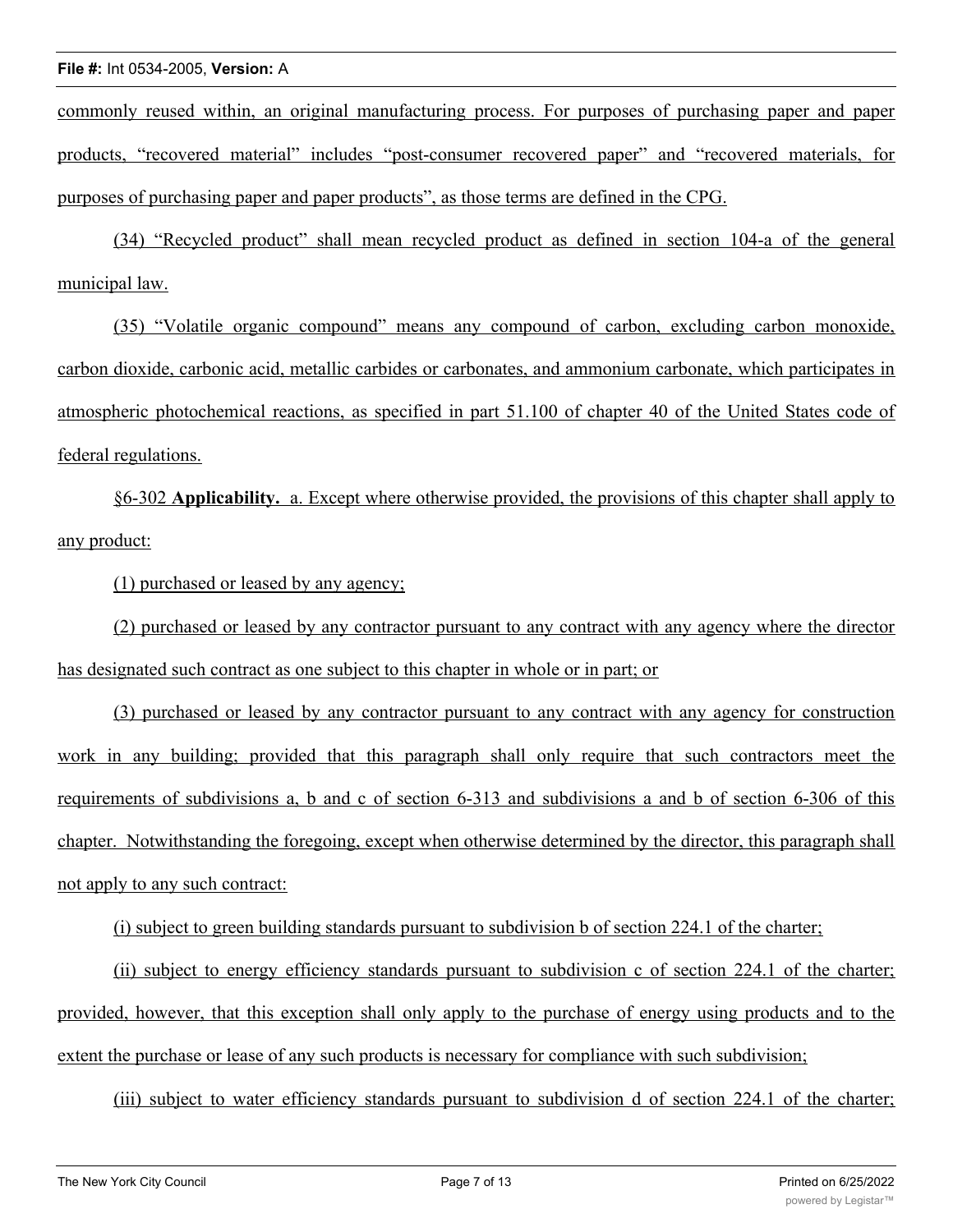provided, however, that this exception shall only apply to the purchase of water using products;

(iv) where construction work is for a portion of a building that is less than fifteen thousand (15,000) square feet;

(v) where construction work is in any building or portion of a building leased by the city; provided, however, that this subparagraph shall not apply to any product purchased or leased by any contractor pursuant to any contract with any agency for construction work that (1) is a capital project and (2) is in a building or portion of a building that is leased for the use of a single agency where such single agency's lease is for more than fifty thousand (50,000) square feet of space; or

(vi) where the commissioner of the department of citywide administrative services determines that the requirements of this paragraph will result in significant difficulty in finding a suitable site for an agency facility and that such a circumstance could materially adversely affect the health, safety, or welfare of city residents.

b. Notwithstanding subparagraph (v) of paragraph 3 of subdivision a of this section, for any building where any single agency leases less than fifty thousand (50,000) but more than fifteen thousand (15,000) square feet of space, the contracting agency shall nonetheless make good faith efforts to apply subdivisions a, b and c of section 6-306 and subdivisions a and b of section 6-313 of this chapter to any capital construction work.

§6-303 **Exemptions and waivers**. a. This chapter shall not apply:

(1) to any product purchased or leased before the effective date of the local law that added this chapter;

(2) to any procurement where federal or state funding restrictions precludes the city from imposing the requirements of this chapter;

(3) to small purchases pursuant to section three hundred fourteen of the charter;

(4) to emergency procurements pursuant to section three hundred fifteen of the charter;

(5) to intergovernmental purchases pursuant to section three hundred sixteen of the charter;

(6) where compliance with the city's environmental purchasing standards would conflict with the

purpose of chapter 3 of title 25 of this code;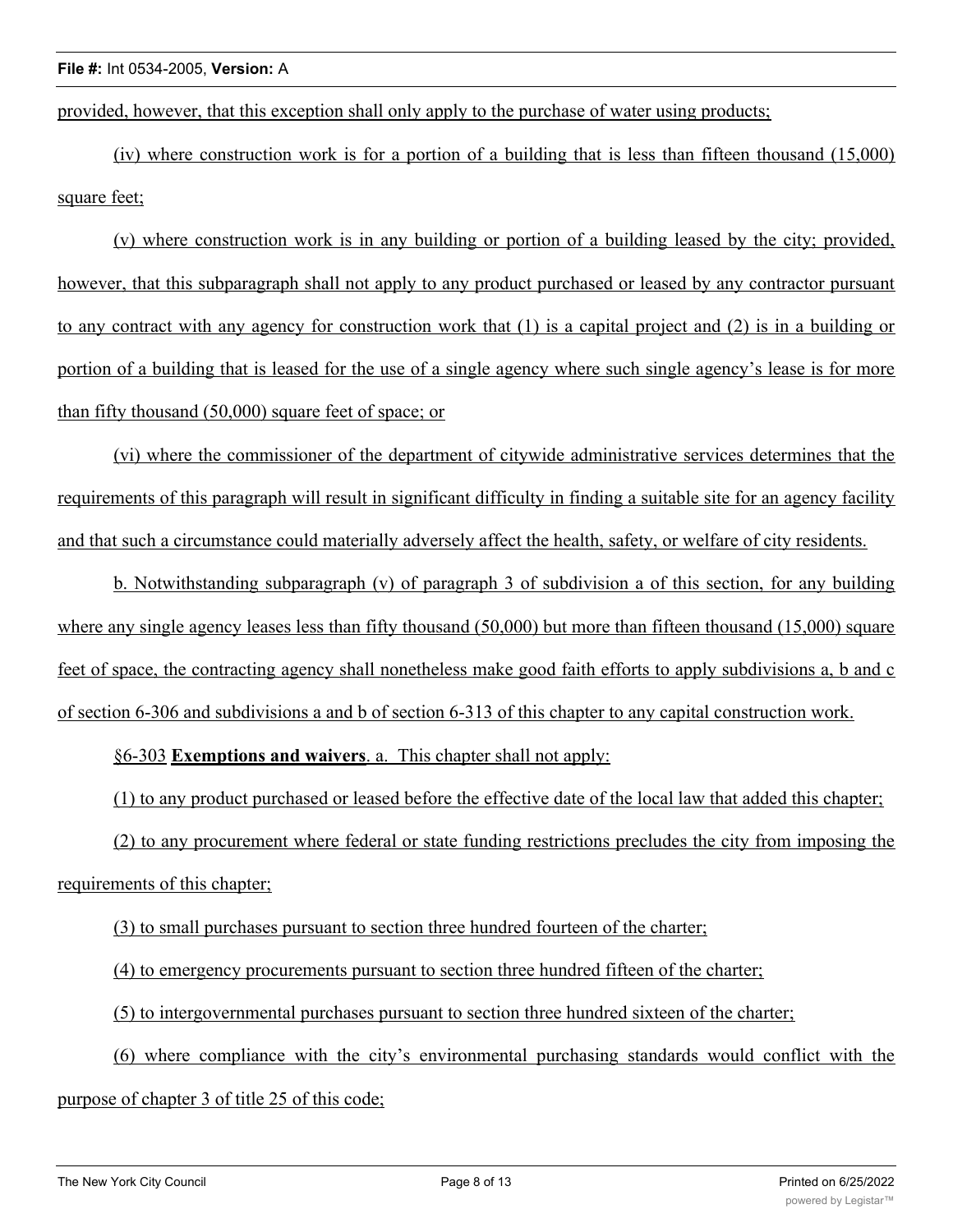(7) to any product if there are fewer than three manufacturers that produce such product meeting the city's environmental purchasing standards and that are capable of producing any such product in a quantity and within a time period that are adequate for the city's needs;

(8) where the contracting agency finds that the inclusion of a specification otherwise required by sections 6-306 or 6-310 of this chapter would not be consistent with such agency's ability to obtain the highest quality product at the lowest possible price through a competitive procurement, provided that in making any such finding the contracting agency shall consider life-cycle cost-effectiveness; and

(9) where the contracting agency finds that the inclusion of a specification otherwise required by subchapters 5 or 6 of this chapter would not be consistent with such agency's ability to obtain the highest quality product at the lowest possible price through a competitive procurement, provided that in making any such finding the contracting agency shall consider the health and safety benefits of such specification.

b. The city's environmental purchasing standards may be waived by the director upon application by any agency:

(1) where compliance with the city's environmental purchasing standards would conflict with any consumer, health or safety:

(i) regulation of any agency; or

(ii) requirement of the federal government or state of New York or any nationally recognized testing laboratory designated by the director; or

(2) for any product if there are fewer than five manufacturers that produce such product meeting the city's environmental purchasing standards and that are capable of producing any such product in a quantity and within a time period that are adequate for the city's needs.

c. Any application for any waiver pursuant to this section shall be made in writing by the applying agency. The director shall, within a reasonable period of time, issue a written determination on whether to grant any such waiver application and shall include an explanation of any such determination.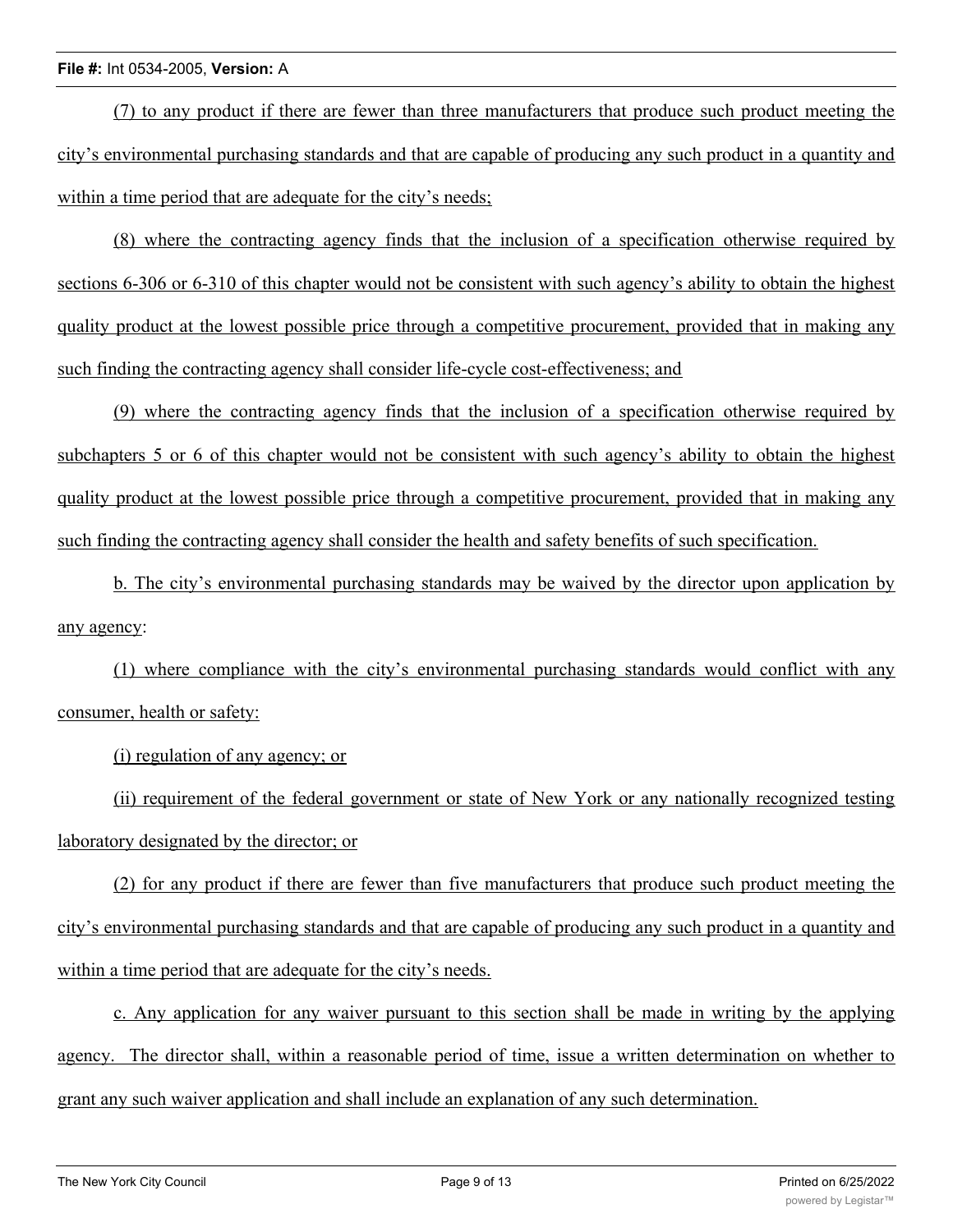d. Except as otherwise provided in this chapter, the director may exempt from the provisions of this chapter up to the following total dollar amounts, provided such amounts shall be indexed to inflation beginning in the second year after the effective date of this local law, of contracts for goods or construction work in the following fiscal years if in his or her judgment such exemption is in the best interests of the city:

(1) for fiscal years 2007 and 2008, one hundred million dollars (\$100,000,000);

(2) for fiscal year 2009, seventy-five million dollars (\$75,000,000); and

(3) for fiscal year 2010 and any fiscal year thereafter, fifty million dollars (\$50,000,000).

### **SUBCHAPTER 2**

## **OVERSIGHT OF ENVIRONMENTAL PURCHASING**

### **§6-304 Director of citywide environmental purchasing.**

### **§6-305 Agency implementation.**

§6-304 **Director of citywide environmental purchasing**. There shall be a director of citywide environmental purchasing who shall:

a. develop, establish, as appropriate, by promulgation of rules and implement environmental purchasing standards, in addition to those set forth in this chapter, the purpose of which shall be to: conserve energy and water; increase the use of recycled and reused materials; reduce hazardous substances, with an emphasis on persistent, bioaccumulative and toxic chemicals; decrease greenhouse gas emissions; improve indoor air quality; promote end-of-life management; and reduce waste;

b. at least once every two years, review and, if necessary, update or revise the city's environmental purchasing standards;

c. when promulgating any rules pursuant to this chapter, consider, as appropriate, any available scientific evidence, or specifications, guidelines or rules of other governmental agencies or organizations supporting the establishment of environmental purchasing standards, as well as the electronic product environmental assessment tool;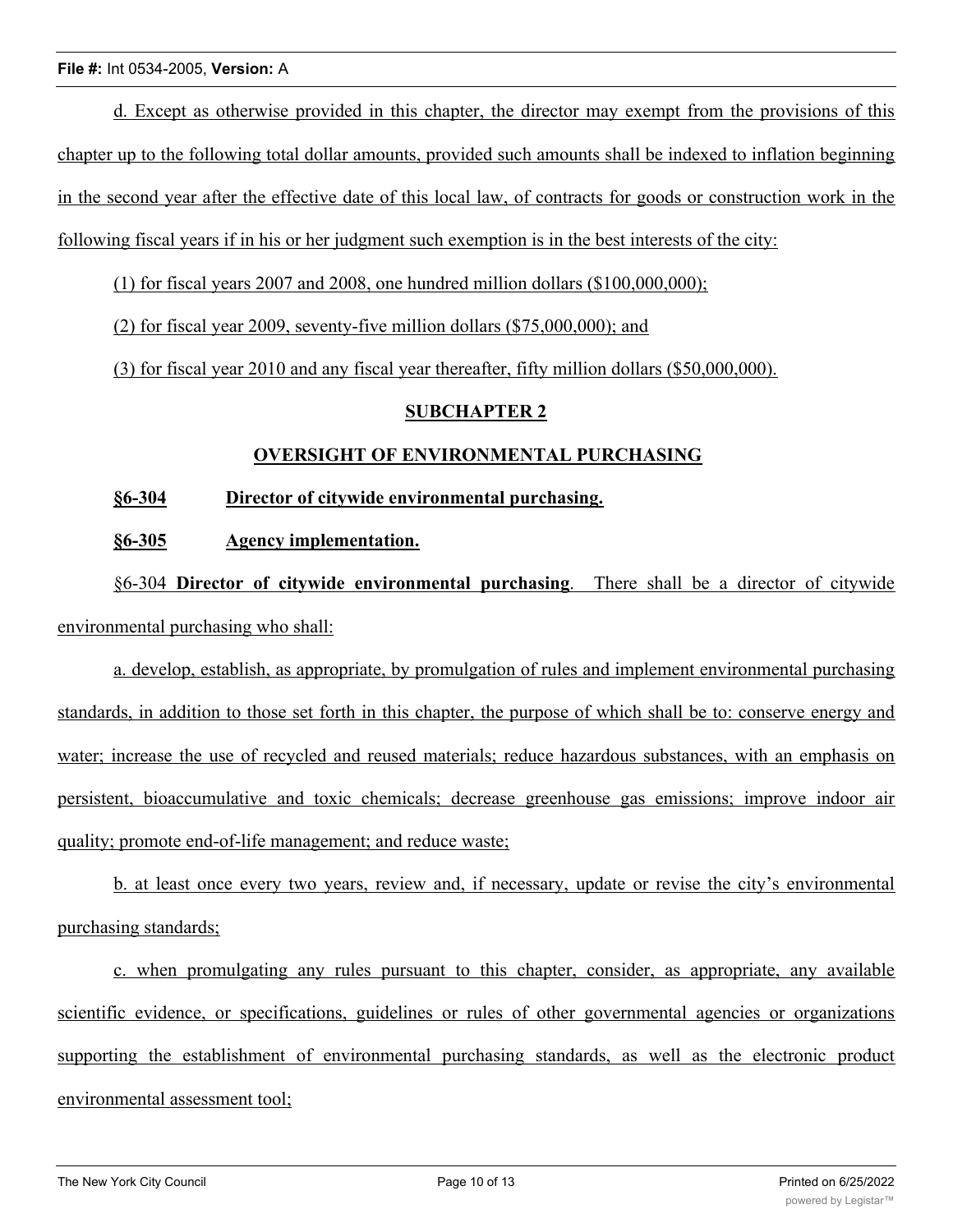d. partner, as appropriate, with other levels of government or jurisdictions to establish joint environmental purchasing standards, including working with and encouraging state agencies that supervise contracts from which the city purchases goods pursuant to paragraph five of subdivision a of section 6-303 of this chapter to meet or exceed any relevant city environmental purchasing standard;

e. monitor agency compliance with the city's environmental purchasing standards; and

f. submit an annual report to the speaker of the council and the mayor by October 1 of each year detailing the city's progress in meeting the purposes of this chapter, as specified in subdivision a of this section, and the city's environmental purchasing standards, which report shall at a minimum include:

(1) the total value of goods contracts entered into by any agency that comply with one or more city environmental purchasing standards;

(2) a list of all solicitations that include any product that is subject to this chapter with an indication of the environmental purchasing specifications in each such solicitation and the city environmental purchasing standard that is applicable to any such product specified in such solicitation;

(3) a list and the aggregate dollar value of contracts exempted pursuant to subdivision a of section 6-303 of this chapter according to each type of exemption;

(4) a list and the aggregate dollar value of contracts for which a waiver has been issued pursuant to subdivision b of section 6-303 of this chapter according to each type of waiver with an explanation of the director's basis for granting each such waiver;

(5) any material changes to the city's environmental purchasing standards since the last publication of such report, including any new, updated or revised rules established or determinations made by the director;

(6) an identification of any product for which new or additional environmental purchasing standards are necessary;

(7) beginning January 1, 2008, an explanation of any determination pursuant to subdivision b of section 6-308 of this chapter not to require compliance with the CPG;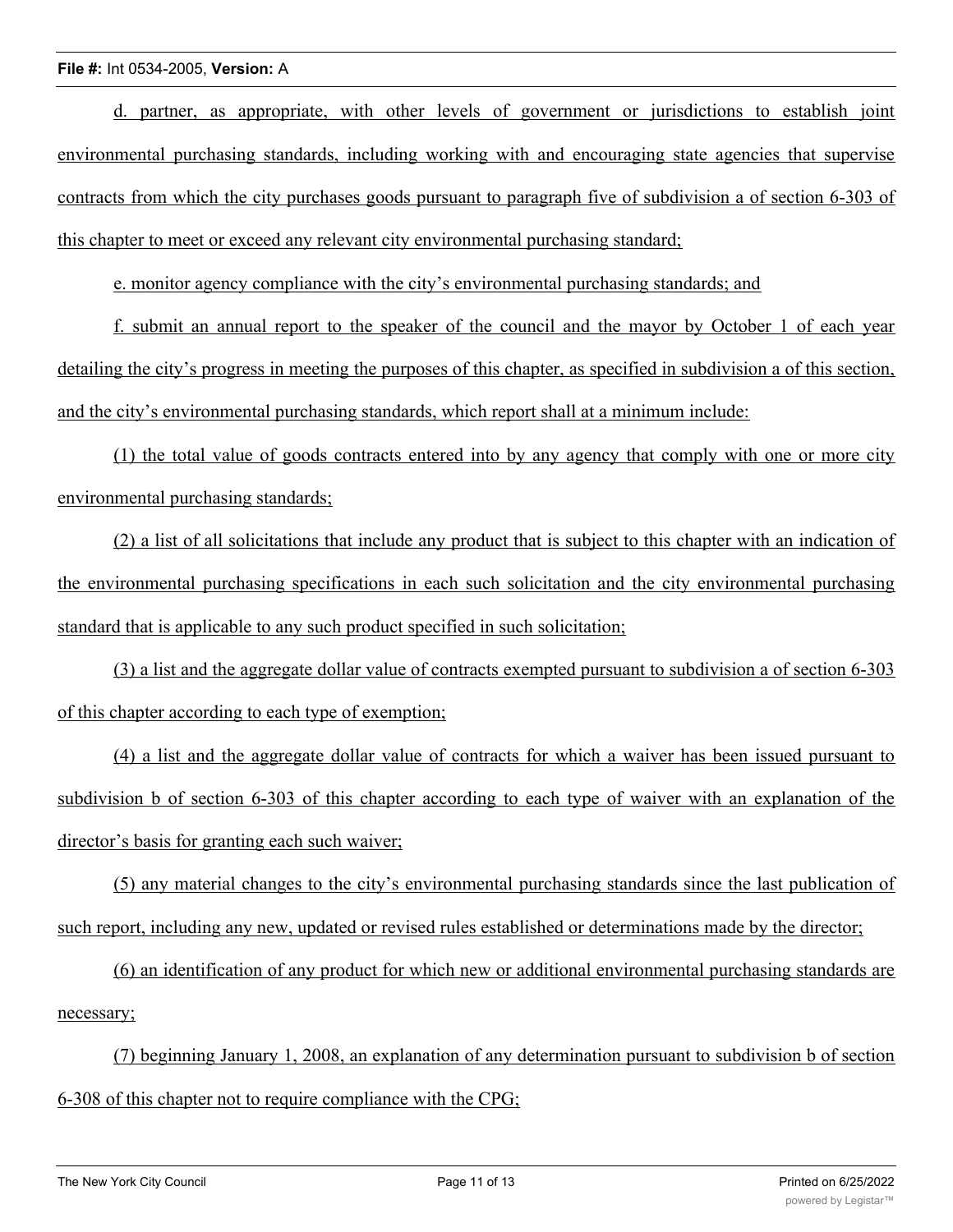(8) a list of products considered in implementing subdivision c of section 6-308 of this chapter, including an indication of whether any such products were determined to be of inadequate quality, unavailable within a reasonable period of time, at a price that does not exceed a cost premium of seven percent (7%) above the cost of a comparable product that is not a recycled product or at a price that does not exceed a cost premium of five percent (5%) above the cost that would apply pursuant to subdivision a of section 6-308;

(9) beginning January 1, 2008, an explanation of any determination pursuant to subdivision c or d of section 6-306 of this chapter not to require compliance with the federal energy management program;

(10) a description of the good faith efforts required pursuant to subdivision b of section 6-302 of this chapter;

(11) a description of the director's efforts pursuant to subdivision d of this section;

(12) until October 12, 2012, a report on the implementation of section 6-307, section 6-309 and subdivision b of section 6-310 of this chapter; and

(13) for the annual report required in 2008, and every fourth year thereafter, for each product subject to the provisions of this chapter, the total dollar value of such products purchased or leased by any agency and the portion of such purchases that comply with the city's environmental purchasing standards; and, to the extent practicable, the total value of such products purchased or leased by any contractor pursuant to any contract with any agency, including any such contract for construction work in any building, that is subject to this chapter and the portion of such purchases that comply with the city's environmental purchasing standards.

§6-305 **Agency implementation**. a. Each agency shall designate an environmental purchasing officer who shall:

(1) coordinate with the director to ensure agency compliance with the city's environmental purchasing standards; and

(2) submit an annual report as required by the director detailing such compliance.

b. The department of education shall submit an annual report to the speaker of the council and the